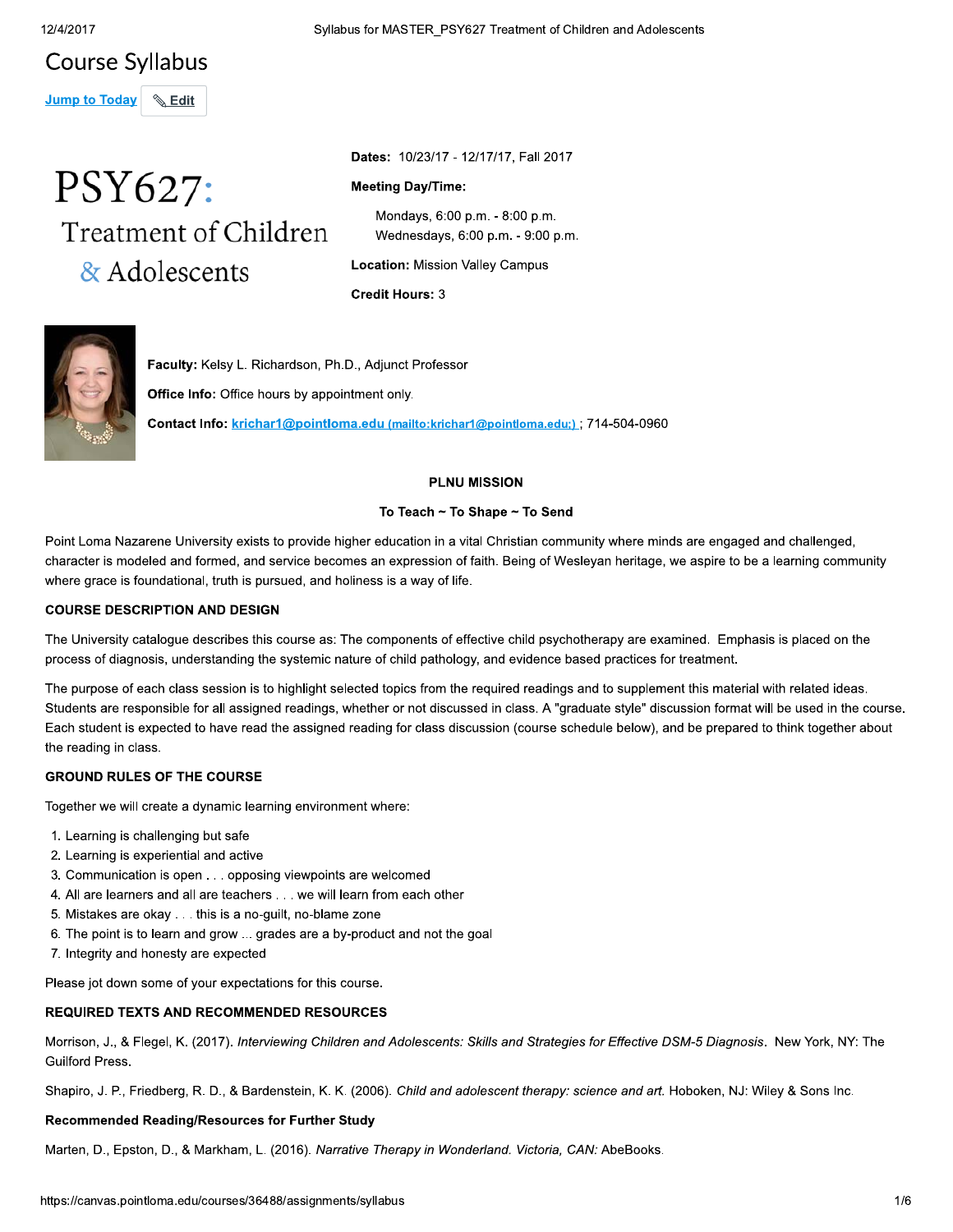#### Syllabus for MASTER PSY627 Treatment of Children and Adolescents

Oaklander, V., PhD. (1994). Windows to Our Children. Boulder, CO: Real People Press.

Perry, B., MD, PhD. & Szalavitz, M. (2007). The Boy Who Was Raised as a Dog: And Other Stories from a Child Psychiatrist's Notebook--What Traumatized Children Can Teach Us About Loss, Love, and Healing. New York, NY: Basic Books.

Shatkin, J., MD, MPH. (2015). Child & Adolescent Mental Health: A Practical, All-in-One Guide. New York, NY: W. W. Norton & Company.

Sori, C., Hecker, L., & Bachenberg, M. (2003). The Therapist's Notebook for Children and Adolescents. Abingdon, UK: Routledge.

#### **COURSE LEARNING OUTCOMES**

After completing this course, you should be able to:

- 1. Students will be able to use evidence-based strategies in treating children and adolescents.
- 2. Students will be able to write developmentally appropriate treatment plans.
- 3. Students will accurately identify the legal, ethical, and multicultural issues in clinical cases with youth.
- 4. Students will be able to facilitate positive youth development.
- 5. Students will develop a therapeutic model of counseling children and adolescents that critically and congruently integrates theological and psychological paradigms in the process of assessment and treatment.
- 6. Students will demonstrate the ability to perform an intake/developmental history interview with parents, children and educational personnel.
- 7. Students will demonstrate knowledge of common presenting problems and child/adolescent psychopathology.

#### **COURSE REQUIREMENTS**

#### 1. Participation and Attendance

Learning happens when we converse and connect with each other. Therefore, I want class sessions to be a relational experience, characterized by personal conversation, rather than passive reception of a list of facts that you will have to regurgitate later. I expect you to take ownership of your learning process and to be intentional about reflecting on and talking about what matters to you. When I or others are talking, I encourage you to be thinking the following and to respond accordingly: Do I agree? Do I disagree? What are the implications of what they are saying, for me, for the church, for therapy? What else do I need to ask to better understand what they are saying? What else is important for me to know about this? And finally, since you can't talk if you aren't there, I expect you to come to class. The assessment of participation will be given based on the above criteria.

# 2. Online Reading Reflections & Response

You will be asked to complete 6 out of 8 weekly reading reflections. I want you to think while you read, notice what stands out for you, what you find yourself thinking or wondering about, what you'll want to talk more about together, and jot a few things down. I ask for at least 1 response (associated with a particular quote or section), 1 application of the material, and 1 question associated with the assigned readings for that day. The initial reflection (5pts) is due on Canvas by 11:59pm on the Tuesday before Wednesday's class. You are then expected to read your classmate's reflections, and respond to 2 (2.5 pts each) by 11:59pm on Saturday of that week. Full credit will be given to reflections which are completed on time and are characterized by thoughtful responses, questions that have personal importance, and high-rated engagement with the reading. Due to the sequential nature of the course material, credit will not be given for late reading reflections.

#### 3. Play Therapy Intervention

Each member of the class will sign up for a time slot in which they will present and teach the class a specific play therapy intervention. All interventions must be okayed by the professor in advance. The presenter is expected to bring materials for all class members to participate, and relate the intervention to a specific presenting problem or case conceptualization.

#### 4. Child OR Adolescent Interview (Choose Only One)

This assignment will be based on an interview that each of you will do with a real, live child or adolescent. Questions will be provided with the instructions for the assignment, and the resulting paper will be based on your summary of the young person's responses to your questions and your insights about his or her responses. Rather than a transcript of the interview, you should summarize within main topics those things that were addressed in the interview. Provide an introductory paragraph and a concluding section where you summarize your overall perceptions about your child or adolescent. An example would be your assessment of whether he or she seems like a pretty typical child or adolescent and whether his or her experiences and responses to those experiences seem normal, or are they and the issues they are dealing with very atypical? Demonstrate an effort to use class material that has been covered at that point in the semester to help justify the insights you provide. Papers are limited to 3 to 31/2 pages of text (double-spaced) and in APA format.

#### 5. Parent Training Paper

Based on a clinical vignette, write a 3 to 4-page paper (double spaced) that describes what a parent education program might look like (in detail) and why you would design it in this way. Also, describe what obstacle you might expect to encounter, and how you would try to minimize them. Draw and cite readings and lecture materials from class.

#### 6. Final Paper-Case Conceptualization

Based on an initial intake report, you will write a 6 to 8-page (double-spaced) case conceptualization and treatment plan for the client. You will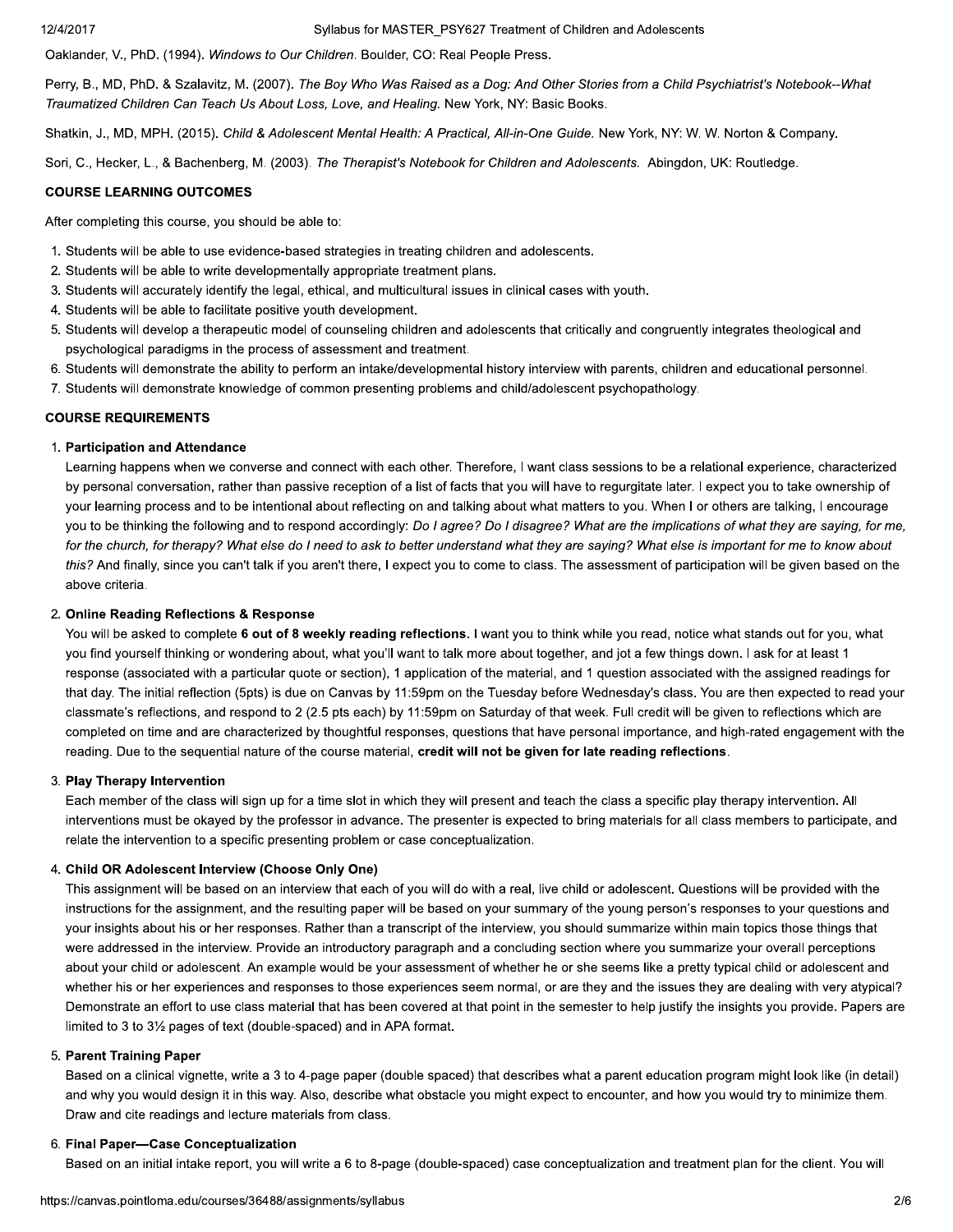#### 12/4/2017

#### Syllabus for MASTER\_PSY627 Treatment of Children and Adolescents

include the following sections: Presenting Problem, Case Conceptualization, DSM Diagnoses, Treatment Goals, Treatment Interventions, and Referrals.

This final paper will be your chance to consolidate material from the class into a single synthesis. It should be 6-8 pages (excluding title page and references), formatted in APA-style (1" margins, double-spaced, 12-pt Times New Roman font, with title and reference pages, etc.), and should include a minimum of 4 academic references. A letter grade will be deducted from this assignment for each 24-hour period that the assignment is late. Grading assessment will be based on quality of writing, depth of engagement with the topic, adherence to APA-style, and thoroughness in addressing the outlines elements of the paper.

# **APA Papers**

All papers written in the Graduate Counseling program should be in APA style. Here are some helpful websites to help you write and format your paper:

- APA Style Essentials Prof. Degelman Vanguard University (http://www.vanguard.edu/psychology/faculty/douglas-degelman/apa-style/)
- Downloadable APA Style Helper: APA for Psychology (http://www.docstyles.com/apaguide.html)
- Psychology with Style: A Hypertext Writing Guide (http://www.uwsp.edu/psych/APA4b.htm)
- The OWL at Purdue: APA Style (https://owl.english.purdue.edu/owl/section/2/10/)

All papers should include the following sections unless indicated otherwise:

- 1. Title page
- 2. Abstract
- 3. Main body with headings
- 4. Reference page

Please check the APA Manual or the websites for further formatting helps.

This course meets PLNU and WASC credit hour policy requirements for contact hours as evidenced by the table below (3 credit units):

| <b>Assignments</b>    |                    | <b>Course Hours</b> |
|-----------------------|--------------------|---------------------|
| Required Reading      |                    | 40                  |
| <b>Reflections</b>    |                    | 12                  |
| Papers                |                    | 20                  |
| Presentations         |                    | 5                   |
| Face-to-Face Sessions |                    | 35                  |
|                       | <b>TOTAL HOURS</b> | 112                 |

# **ASSESSMENT AND GRADING**

| <b>Assignments</b>               | Percentage | <b>Points</b> |
|----------------------------------|------------|---------------|
| Attendance and Participation     | 5%         | 20            |
| <b>Online Reading Reflection</b> | 15%        | 80            |
| Play Therapy Intervention        | 15%        | 60            |
| Parent-Training Paper            | 20%        | 80            |
| Child or Adolescent Interview    | 20%        | 80            |
| Final: Case Conceptualization    | 25%        | 100           |
| ∣Total                           | 100%       | 420 points    |

# **GRADE SCALE**

| Grade Scale Based on Percentage of Points Earned |          |              |           |              |
|--------------------------------------------------|----------|--------------|-----------|--------------|
| IA 93-100                                        | B+ 87-89 | $ C+ 77-79 $ | ID+ 67-69 | $IF \leq 59$ |
| IA-90-92                                         | 83-86    | IC 73-76     | ID 63-66  |              |
|                                                  | IB-80-82 | $ C-70-72 $  | ID- 60-62 |              |

• Only grades of C- or better will count toward program GPA.

• A cumulative program GPA of 3.0 or higher is required to graduate.

# **ACADEMIC ACCOMMODATIONS**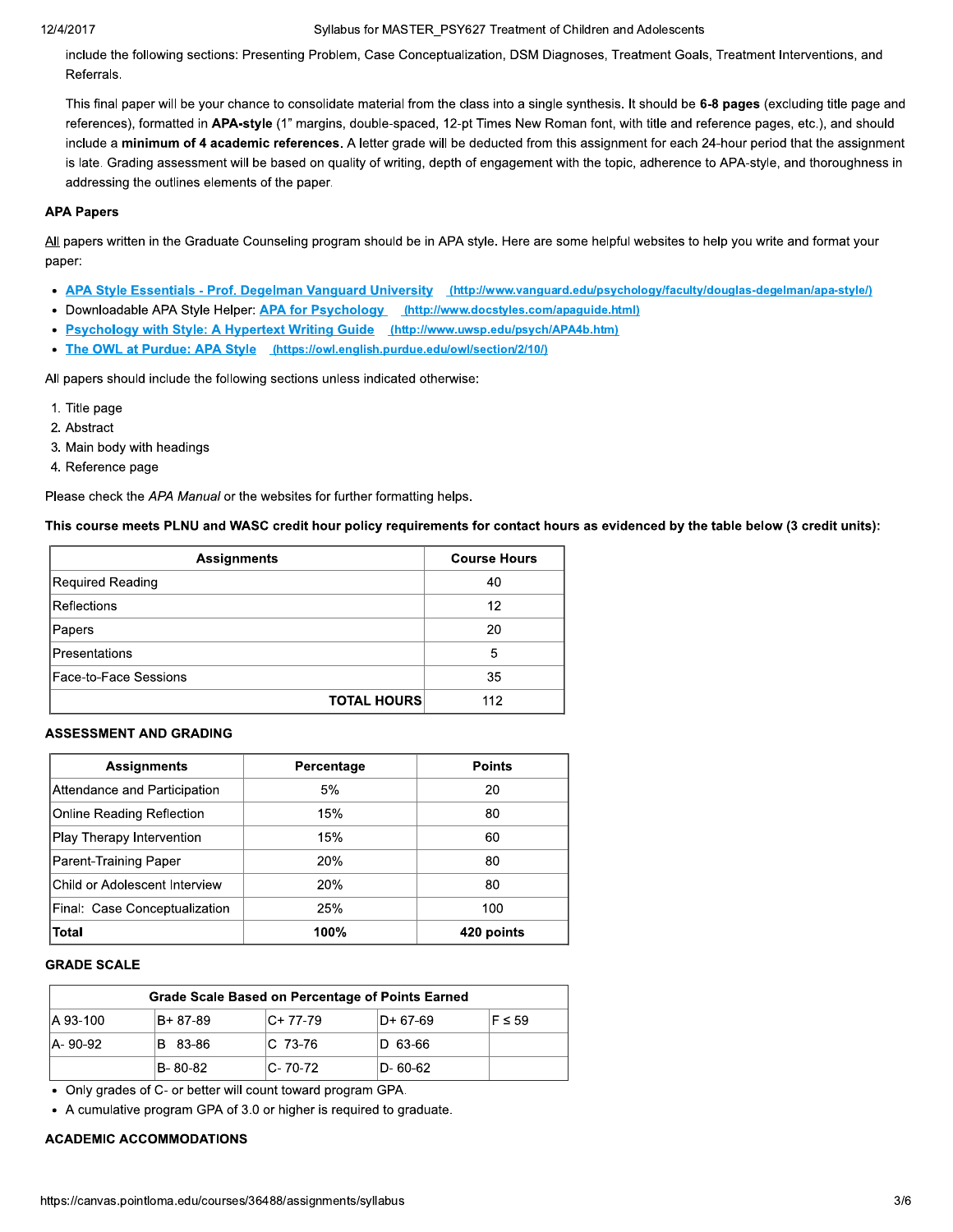#### 12/4/2017

#### Syllabus for MASTER PSY627 Treatment of Children and Adolescents

NOTE: It is your responsibility to maintain your class schedule. Should the need arise to drop this course (personal emergencies, poor performance, etc.); you have the responsibility to first contact the professor. Then if no accommodations can be made, you are responsible to follow through (provided the drop date meets the stated calendar deadline established by the University).

If you have a diagnosed disability, please contact the Center for Student Success (CSS) within the first two weeks of class to demonstrate need and to register for accommodations by phone at (619) 563-2810. You may also ask your academic advisor or program director for any additional accommodation information.

# **FINAL EXAMINATION POLICY**

Successful completion of this class requires taking the final examination on its scheduled day. The final examination schedule is posted on the PLNU Class Schedules site. No requests for early examinations will be approved.

#### **USE OF TECHNOLOGY**

Point Loma Nazarene University encourages the use of technology for learning, communication, and collaboration. In this course, we will rely on Canvas for accessing course materials, submitting assignments, and collaborating in discussion boards and blogs. We will also use cell phone polling when it enhances our in-class activities. You'll want to make sure you are comfortable with these tools, so take advantage of our computer LabTechs to answer questions and help you with any technology issues. You may also call the Help Desk at x2222.

You are welcome to bring your laptop, iPad, and/or cell phone to class, which we will utilize during many class sessions—but please make sure you use them appropriately and responsibly. If a tech tool becomes a distraction or disruption while class is in session, I will simply invite you to no longer bring it to class.

#### **Attendance and Participation**

Regular and punctual attendance at all classes is considered essential to optimum academic achievement. If a student anticipates a need to miss class for any reason, they should notify me during the first week of classes (or as far in advance as possible) to develop an appropriate plan for keeping up with the course requirements and learning process. Routine medical appointments are not considered excused absences and should be scheduled around course meeting times. If an illness prevents attendance a medical note documenting the need to miss class is expected. If the student is absent from more than 10 percent of class meetings, the faculty member can file a written report which may result in de-enrollment. Given that we meet for 3 hours per class, this would occur with only 2 unexcused absences. If the absences exceed 20 percent, the student may be deenrolled without notice until the university drop date or, after that date, receive the appropriate grade for their work and participation. See Academic Policies in the Graduate and Professional Studies Catalog for additional detail.

# PLNU ACADEMIC HONESTY POLICY

Students should demonstrate academic honesty by doing original work and by giving appropriate credit to the ideas of others. As stated in the university catalog, "Academic dishonesty is the act of presenting information, ideas, and/or concepts as one's own when in reality they are the results of another person's creativity and effort. Such acts include plagiarism, copying of class assignments, and copying or other fraudulent behavior on examinations. A faculty member who believes a situation involving academic dishonesty has been detected may assign a failing grade for a) that particular assignment or examination, and/or b) the course." See Academic Policies in the current catalog for full text.

### **SPIRITUAL CARE**

A cornerstone of a PLNU education is helping students realize their mental, physical, social, moral, and spiritual ideals. Understanding and living out a personal commitment to faith and our Wesleyan heritage are means for achieving self-worth and understanding, the motivation for building a just social order. Students receive support to build skills and habits in spiritual formation that motivate a life of service which is lifetime. PLNU encourages community engagement among students, faculty, and staff that honors service to others as an expression of that commitment. There are resources for your Christian faith journey available at Graduate and Professional Student Spiritual Life (https://www.pointloma.edu/opportunities/graduateprofessional-student-spiritual-life)

#### PLNU COPYRIGHT POLICY

Point Loma Nazarene University, as a non-profit educational institution, is entitled by law to use materials protected by the US Copyright Act for classroom education. Any use of those materials outside the class may violate the law.

# **COURSE SCHEDULE AND ASSIGNMENTS**

| <b>DAY</b> | <b>DATE</b> | <b>TOPIC</b>                                                 | <b>READING DUE</b>                              | <b>PAPER DUE</b> |
|------------|-------------|--------------------------------------------------------------|-------------------------------------------------|------------------|
| M          | 10/23/17    | Introduction to Course & Review of<br>Developmental Theories | Shapiro, Friedberg & Bardenstein: Ch. 1<br>∣& 9 |                  |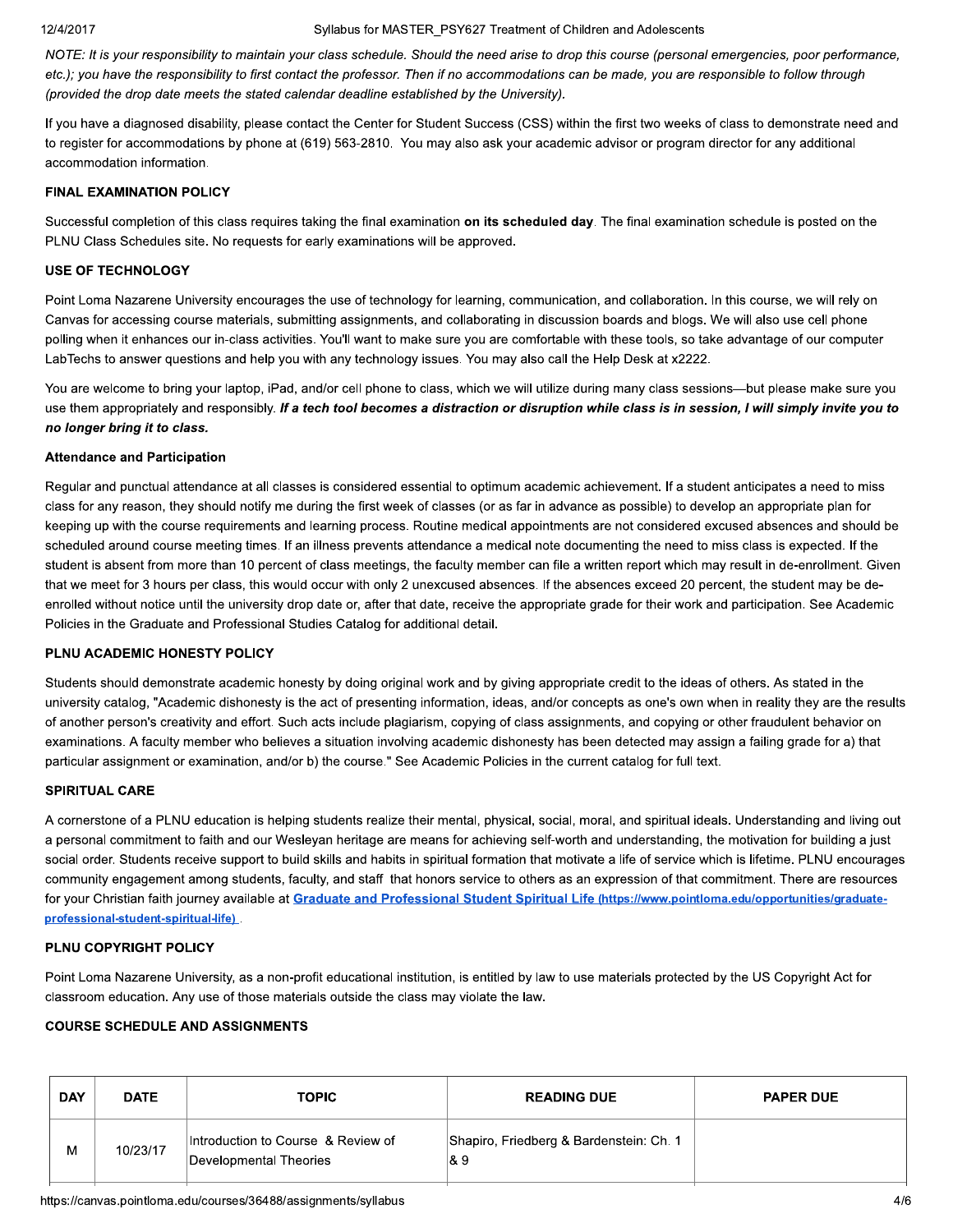12/4/2017

Syllabus for MASTER\_PSY627 Treatment of Children and Adolescents

| w | 10/25/17 | Interviewing & Assessment; Positive Youth   Morrison & Flegel: Ch. 1, 8, 9, 10<br>Development |                                                                                |                                                                        |
|---|----------|-----------------------------------------------------------------------------------------------|--------------------------------------------------------------------------------|------------------------------------------------------------------------|
| M | 10/30/17 | Case Conceptualization & Treatment<br>Planning                                                | Shapiro, Friedberg & Bardenstein: Ch. 8                                        |                                                                        |
| W | 11/01/17 | Play Therapy; Narrative Therapy                                                               | Shapiro, Friedberg & Bardenstein: Ch. 5                                        |                                                                        |
| M | 11/06/17 | Anxiety & OCD                                                                                 | Shapiro, Friedberg & Bardenstein: Ch. 13 <i>Interview Paper Due Sun. 11/05</i> | <b>Child/Adolescent</b><br>by 11:59pm                                  |
| W | 11/08/17 | Depression, Suicide, & Bipolar Disorder                                                       | Shapiro, Friedberg & Bardenstein: Ch. 14                                       |                                                                        |
| M | 11/13/17 | Cognitive Therapy & Coping Skills                                                             | Shapiro, Friedberg & Bardenstein: Ch. 3                                        |                                                                        |
| w | 11/15/17 | Autism & Developmental Disabilities; Floor-<br>time                                           | Morrison & Flegel: Ch. 11                                                      |                                                                        |
| M | 11/20/17 | Behavioral Therapy & Parent Training                                                          | Shapiro, Friedberg & Bardenstein: Ch. 2<br>86                                  |                                                                        |
| W | 11/22/17 | No Class- Thanksgiving                                                                        |                                                                                | <b>Parent Training Paper Due Sun.</b><br>11/26 by 11:59pm              |
| M | 11/27/17 | ADHD & ODD                                                                                    | Shapiro, Friedberg & Bardenstein: Ch. 10<br>811                                |                                                                        |
| W | 11/29/17 | Anorexia, Enuresis, Sleep & Obesity                                                           | Morrison & Flegel: Ch. 19, 20, 21                                              |                                                                        |
| Μ | 12/04/17 | Trauma                                                                                        | Shapiro, Friedberg & Bardenstein: Ch. 15                                       |                                                                        |
| W | 12/06/17 | Psychodynamic Therapy                                                                         | Shapiro, Friedberg & Bardenstein: Ch. 4                                        |                                                                        |
| M | 12/11/17 | LGBTQ Youth & Substance Use                                                                   | Morrison & Flegel: Ch. 24                                                      |                                                                        |
| W | 12/13/17 | <b>Termination Activities</b>                                                                 |                                                                                | <b>Final Case Conceptualization</b><br>Paper Due Sat. 12/16 by 11:59pm |

# **Course Summary:**

| Date             | <b>Details</b>                                                                                                                |                   |
|------------------|-------------------------------------------------------------------------------------------------------------------------------|-------------------|
| Tue Oct 24, 2017 | <b>E</b> WK1 Reading Reflection: Windows to Our Children<br>(https://canvas.pointloma.edu/courses/36488/assignments/228258)   | due by 11:59pm    |
|                  | <b>E</b> WK1: Video Reflection (https://canvas.pointloma.edu/courses/36488/assignments/228270)                                | due by $11:59$ pm |
| Thu Oct 26, 2017 | <b>E</b> WK4 Reading Reflection: Exploring the Meso-System<br>(https://canvas.pointloma.edu/courses/36488/assignments/228259) | due by 11:59pm    |
| Fri Oct 27, 2017 | <b>P</b> <sup>2</sup> WK1: Quiz (https://canvas.pointloma.edu/courses/36488/assignments/228257)                               | due by 11:59pm    |